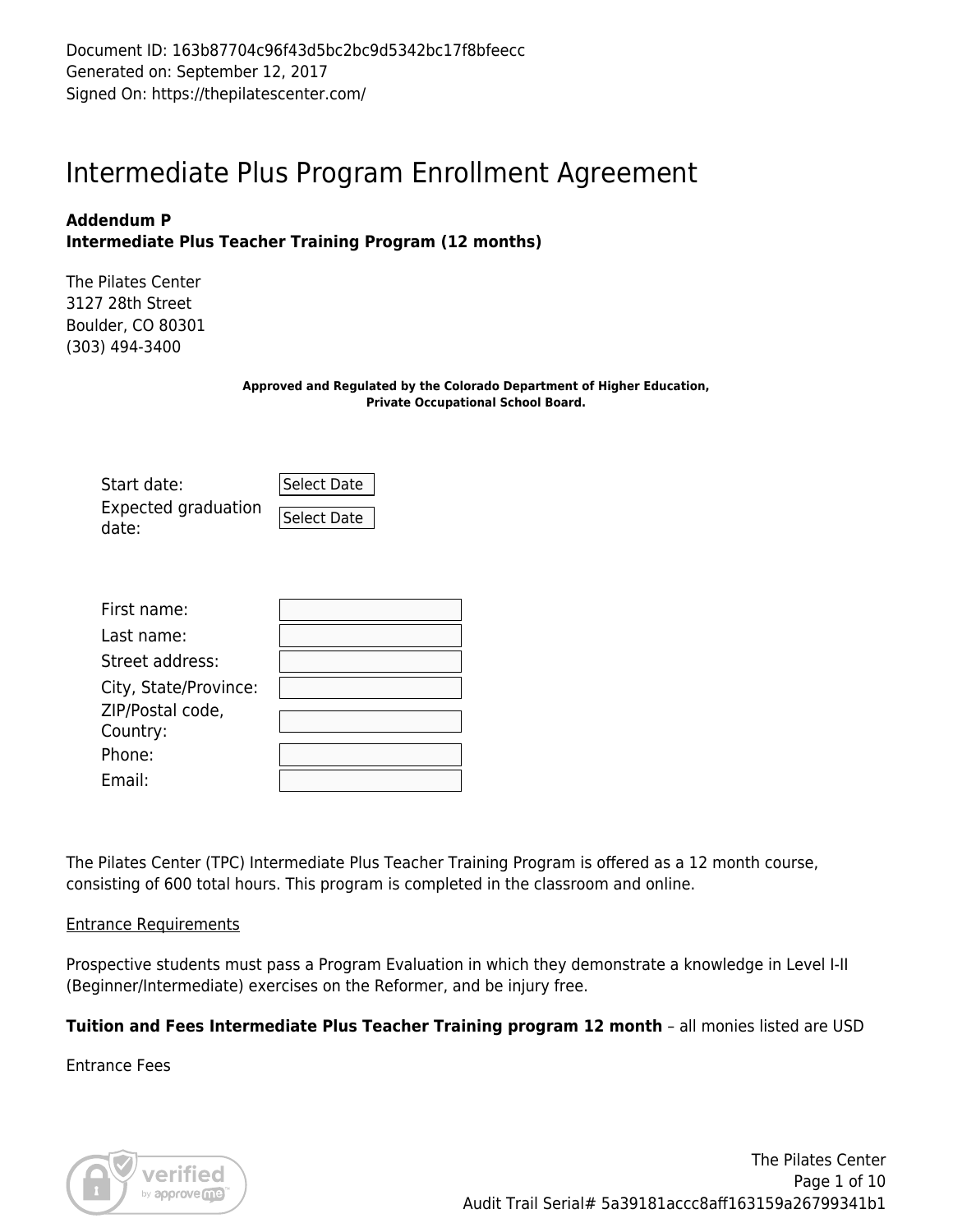Document ID: 163b87704c96f43d5bc2bc9d5342bc17f8bfeecc Generated on: September 12, 2017 Signed On: https://thepilatescenter.com/

- Application Fee \$105
- Registration Fee \$125
- Program Evaluation \$80

Total Entrance Fees \$310

- Tuition \$3,975 (includes Education and Internship)
- Examinations \$1,100

Total Tuition \$5,075 plus Entrance Fees \$310 for a total \$5,385

Books/Supplies - \$300

This price is only an estimate and subject to change; not all books are sold by TPC. Books/supplies are nonrefundable. These books may have been purchased previously in the Teacher Training Program, which means they will not need to be re-purchased.

## Lessons – price varies, estimated \$1,750 - \$2,250 USD

One hundred lessons are required as part of the Internship program, however not all lessons have to be taken at TPC. Lessons taken outside of TPC will vary. Many students will take 50% classes and 50% privates, the estimated cost of the lessons, if taken at The Pilates Center, is estimated \$2,500 - \$3,000. Prices depend on the number of privates and classes students choose to take (a minimum of 100 lessons is required). Prices will vary if students choose to take lessons outside of TPC.

## **Total Cost of Program** - \$5,685 + estimated lessons \$1,750 - \$2,250 USD

The Payment Options and Payment Plan are available online and attached as Addendums Q, R & R1. Students may pay by cash, check, or credit card. Long distance students must factor in travel expenses, and be prepared to travel to Boulder one time during their training. Long distance students may also have additional fees to pay their approved home" teacher and/or studio which they use to complete their Internship duties. All lessons and class prices are subject to change.

By signing below, the student agrees to pay The Pilates Center the total stated tuition and fees. The student acknowledges that they have received the school's current Catalog XXVIII January 1, 2021. The school agrees to provide the occupational training in accordance with the provisions of the Catalog. Payments of all monies due shall be a condition of continuing enrollment. Upon satisfactory completion of all academic and skill requirements and when all financial obligations to the school have been met, the school will award a letter of completion to the student. The student and school understand that this Enrollment Agreement, which includes the refund policy, may not be amended except in writing and signed by both parties.

# **Please read carefully the following:**

1. I have enrolled in a program of instruction in the Pilates Method offered by The Pilates Center. I have been advised and I understand that participation in this program presents some unavoidable risk of

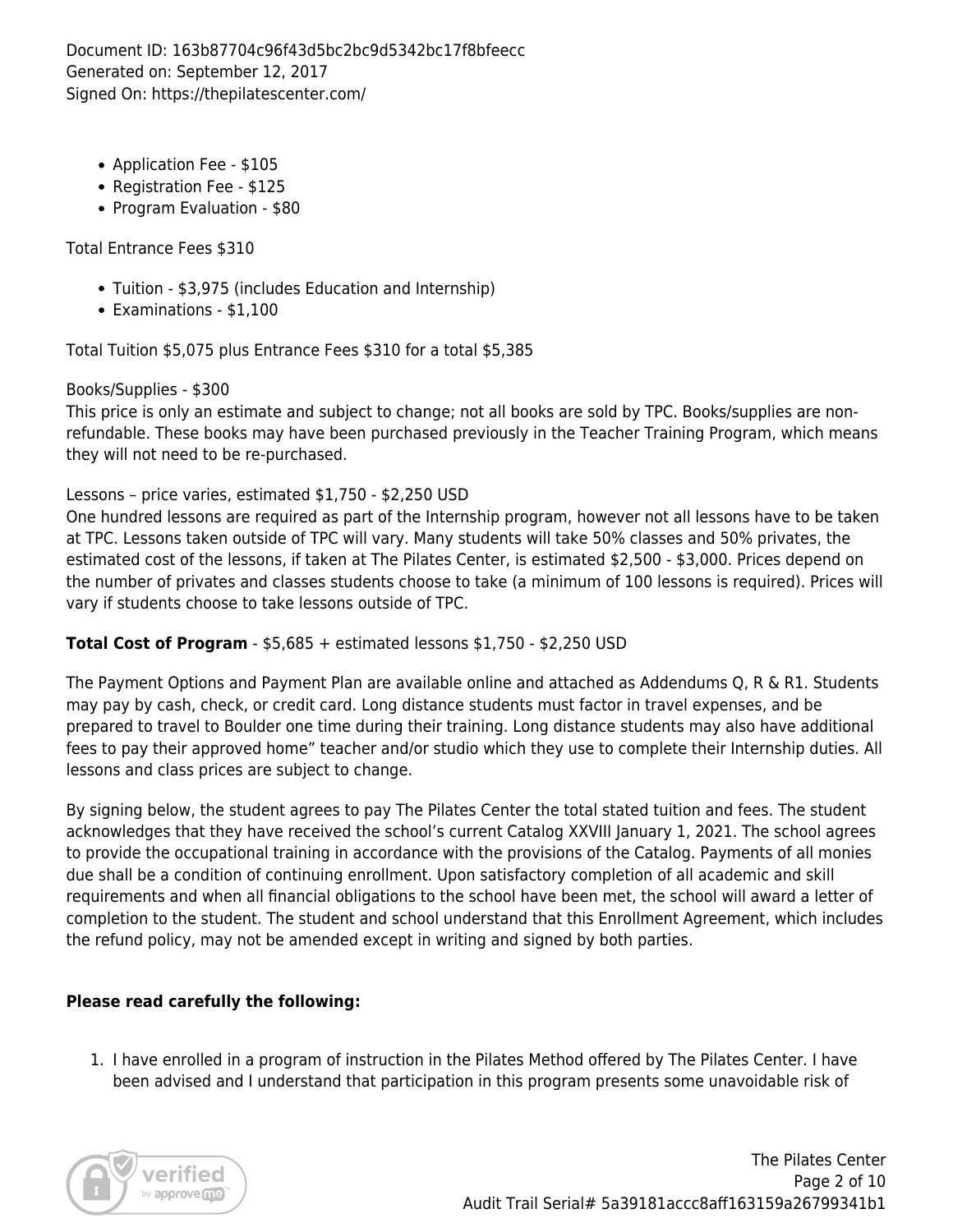injury, especially to people who have pre-existing injuries, illnesses, or medical disabilities. I understand that the use of exercise equipment also carries with it a risk of injury. I have and I will continue to keep The Pilates Center fully informed of any physical condition or disability which would prevent or limit my participation in the program.

- 2. I agree to comply with all the rules and directives, delivered orally or written, of the program as outlined in the training brochure, printed and online materials and lectures.
- 3. I acknowledge that The Pilates Center Client Intake Form has been fully and correctly completed by me, and that all information provided on that form applies to this program as well, including but not limited to the waiver of liability and informed consent release. I understand that I participate in this program at my own risk and agree to release The Pilates Center, its officers, and representatives from any and all liability resulting from any form of personal and /or physical injury incurred during any movement lessons or procedures performed while a participant in the program or while in The Pilates Center facility.
- 4. State laws may vary with regard to the uses or application of the movement lessons and/or procedures taught in this course. I acknowledge that I must make my own inquiry regarding the uses or applications of the movement lessons and/or procedures taught in this course. The Pilates Center, its officers, and representatives make no representation or warranties concerning the uses or application of the movement lessons, and/or procedures taught in this course other than that the course is fully accredited by The Pilates Center, and that the course curriculum satisfies the requirements for accreditation by The Pilates Center.
- 5. I understand that I have twelve months (12 months) to complete The Pilates Center Intermediate Plus Teacher Training Program. I understand that should a circumstance arise that would not allow me to complete the program in ^^twelve^^ months, I have the option to take a leave of absence (go "on hold") for up to one year, or purchase a one month extension that will be valid (30 days) from the date of purchase.

I understand that if I go on hold all my trainee benefits cease. To go on hold I must be current with all ^^Intermediate Plus^^ Teacher Training Program payments and have a zero, or positive, balance for studio lessons. Based on the length of time on hold, I may be required to purchase and perform a Reentrance Evaluation. Once the on hold period is completed, I am aware that I will resume the program where I left off. Should any pricing change during my leave, I am responsible to pay the cost of the current prices.

Should I elect to purchase an extension, my trainee benefits continue and I may attend the Formal Lecture series a third time for half price. I may purchase multiple extensions if needed. I understand that if my program expires I must purchase an extension or I will automatically be withdrawn. If I fail to successfully complete my program in one year (and do not go "on hold" or purchase an extension), I will

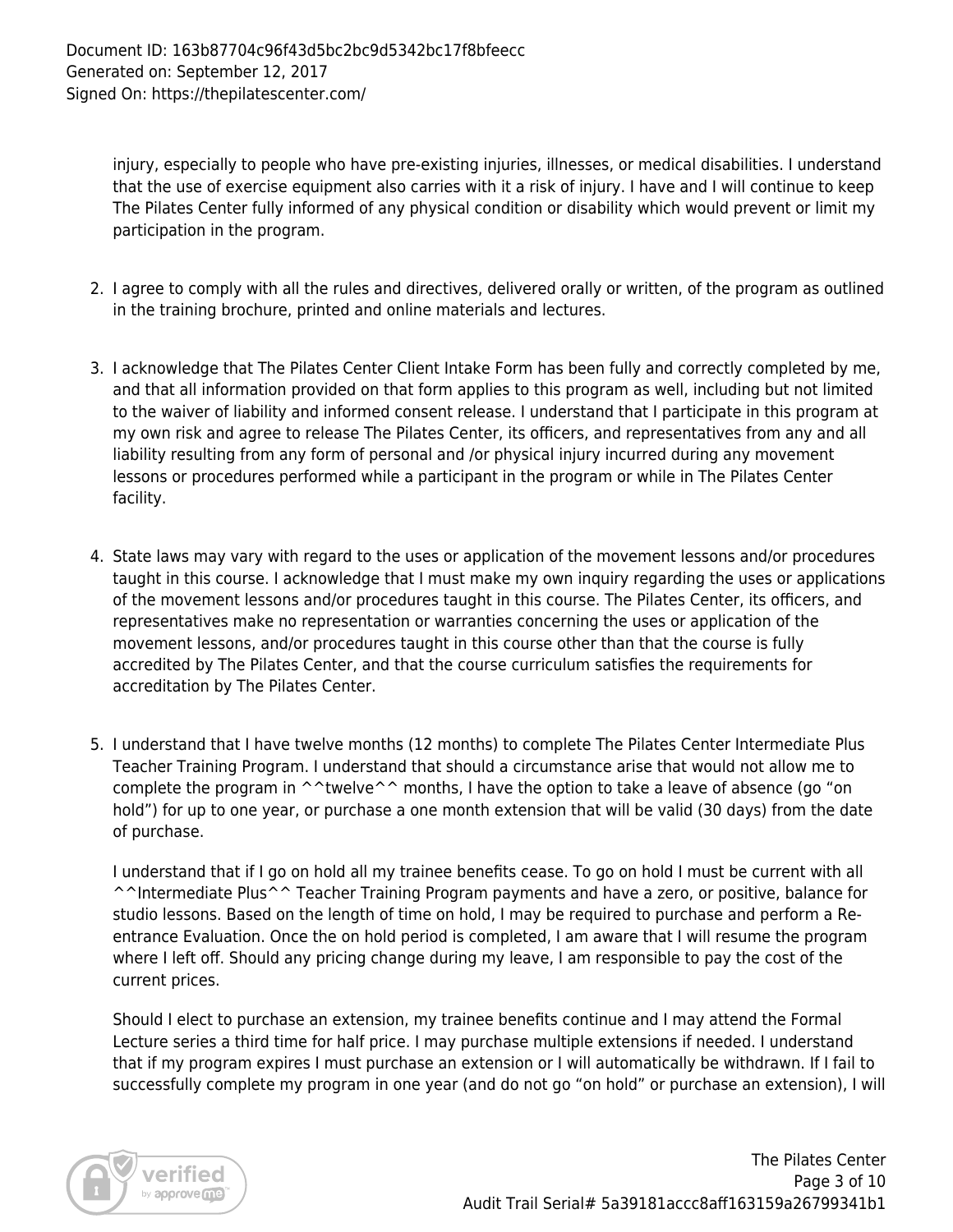not be awarded a diploma.

- 6. If satisfactory progress is not being made it is grounds of dismissal. Refer to Catalog page 13.
- 7. I understand that all exams are pass/fail with the passing mark at 85%. Any failed exam must be repeated, in order to continue my education program at TPC and I am responsible for paying a separate fee to repeat the exam as outlined in the "Examination Process" online.
- 8. I understand that my use of all materials, oral or written, presented in The Pilates Center Intermediate Plus Teacher Training Program is governed by the Intellectual Property Terms of Use, which I have read and signed.
- 9. The Pilates Center reserves the right to terminate any student from the program at any time. In the event that a student is terminated from the program, The Pilates Center shall refund any unused training program money based on the Refund Policy below.
- 10. Postponement of a starting date, whether at the request of the school or the student, requires a written agreement signed by the student and the school. The agreement must set forth:
	- 1. Whether the postponement is for the convenience of the school or the student, and
	- 2. A deadline for the new start date, beyond which the start date will not be postponed.

If the course has not commenced, or the student fails to attend by the new start date set forth in the agreement, the student will be entitled to an appropriate refund of prepaid tuition and fees within 30 days of the deadline of the new start date set forth in the agreement, determined in accordance with the school's refund policy and all applicable laws and rules concerning the Private Occupational Education Act of 1981.

# **Refund Policy**

A. The student will receive a full refund of tuition and fees paid if the school discontinues a course/program within a period of time a student could have reasonably completed it, except that this provision shall not apply in the event the school ceases operation.

- 1. Students not accepted to the school are entitled to all moneys paid.
- 2. Students who cancel this contract by notifying the school within three (3) business days are entitled to a full refund of all tuition and fees paid.
- 3. Students who withdraw after three (3) business days, but before commencement of classes, are entitled to a full refund of all tuition and fees paid except the maximum cancellation charge of \$150 or 25% of the contract price, whichever is less.

B. Attempting to resolve any issue with the School first is strongly first is strongly encouraged. Complaints may be filed at any time online with the Division of Private Occupational Schools (DPOS) within two years from

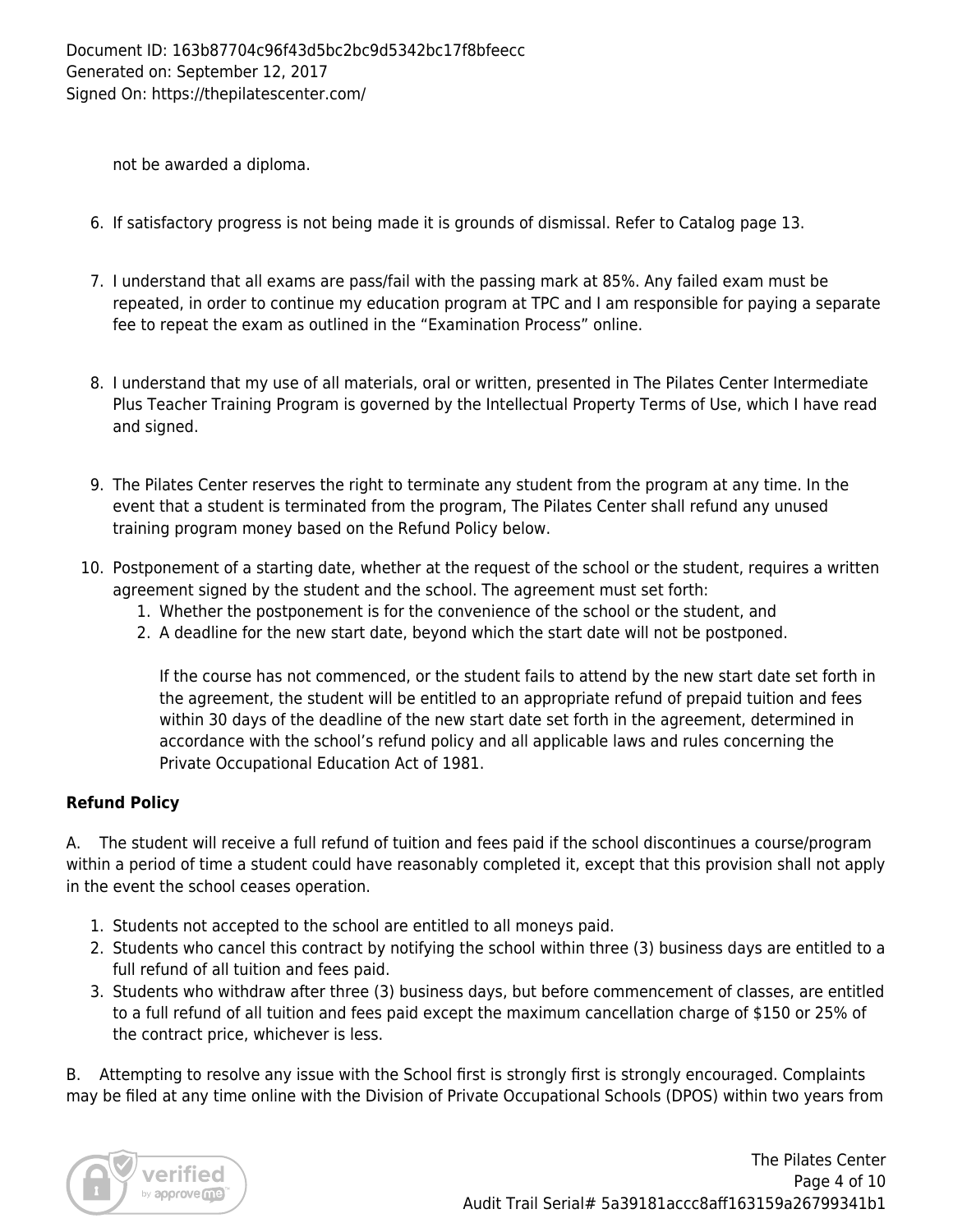the student's last date of attendance at for complaints, [https://highered.colorado.gov/dpos,](https://highered.colorado.gov/dpos) (303) 862-3001.

C. All refunds will be made within 30 days from the date of termination. The official date of termination or withdrawal of a student shall be determined in the following manner:

- 1. The date on which the school receives written notice of the student's intention to discontinue the Program – accompanied by copies of the student's internship log - or the student's last date of actively being present at the studio (or "home studio") and participating in Internship duties or attending lectures.
- 2. The date on which the student violates published school policy which provides for termination.
- 3. Should a student fail to return from going "on hold", the effective date of termination for the student is the earlier of:
	- 1) the date the school determines the student is not returning, or
	- 2) the day following the expected return date.

D. In the case of students withdrawing after beginning the program, the school will retain a cancellation charge of \$150 or 25% of the tuition amount whichever is less plus a percentage of tuition and fees, which is based on contact hours, as described in the tables following. The refund is based on the last date of recorded attendance, and is applied by quarters for the education program.

E. The Pilates Center does not accept previous credits from any other non-TPC training facility. Therefore, any previous training completed by a student will not affect the refund policy.

# **Tuition Refund Policy - Education**

1st Quarter

| Phase 1:        | New Student Orientation      | \$50  |
|-----------------|------------------------------|-------|
|                 | Formal Lecture Weekend I     | \$525 |
| <b>Phase 2:</b> | Formal Lecture Weekend II    | \$525 |
|                 | <b>First Advisor Meeting</b> | \$105 |
| Phase 3:        | Formal Lecture Weekend III   | \$525 |

## **Total Education cost for 1st Quarter: \$1,730**

## **Student is entitled to upon withdrawal/termination Refund**

Within first 10% of quarter (Phase 1) 400 90% less cancellation charge After 10% but within first 25% of quarter (Phase 1) 75% less cancellation charge After 25% but within first 50% of quarter (Phase 1-2) 50% less cancellation charge After 50% but within first 75% of quarter (Phase 1-2) 25% less cancellation charge After 75% (if paid in full, cancellation charge is not NO Refund<br>applicable)

Agreed and accepted (initial here) | Initials

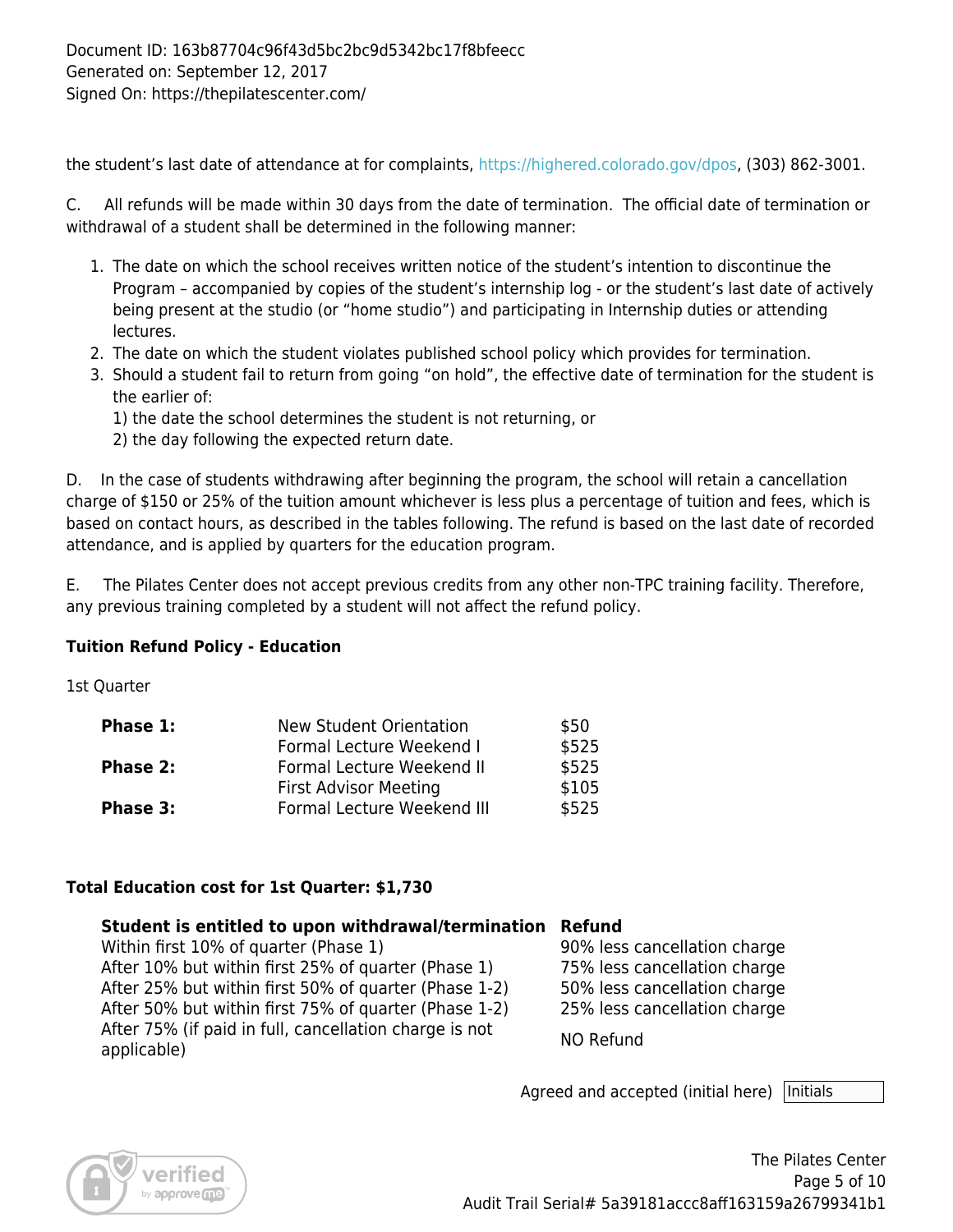2nd Quarter

| Phase 4: | Formal Lecture Weekend IV\$525 |       |
|----------|--------------------------------|-------|
|          | Case Study Orientation         | \$0   |
|          | Second Advisor Meeting         | \$105 |
| Phase 5: | <b>Third Advisor Meeting</b>   | \$105 |
| Phase 6: | <b>None</b>                    |       |

#### **Total Education cost for 2nd Quarter: \$735**

## **Student is entitled to upon withdrawal/termination Refund**

Within first 10% of quarter (Phase 4) 90% less cancellation charge After 10% but within first 25% of quarter (Phase 4) 75% less cancellation charge After 25% but within first 50% of quarter (Phase 4-5) 50% less cancellation charge After 50% but within first 75% of quarter (Phase 4-5) 25% less cancellation charge After 75% (if paid in full, cancellation charge is not applicable)NO Refund

Agreed and accepted (initial here)  $|$ Initials

3rd Quarter

**Phase 7:** Observed Teaching \$70

**Phase 8:** 2 Observed Teaching\$140

**Phase 9:** 2 Observed Teaching\$140

## **Total Education cost for 3rd Quarter: \$350**

## **Student is entitled to upon withdrawal/termination Refund**

Within first 10% of quarter (Phase 7) 90% less cancellation charge After 10% but within first 25% of quarter (Phase 7) 75% less cancellation charge After 25% but within first 50% of quarter (Phase 7-8) 50% less cancellation charge After 50% but within first 75% of quarter (Phase 7-8) 25% less cancellation charge After 75% (if paid in full, cancellation charge is not applicable)NO Refund

Agreed and accepted (initial here) Initials

4th Quarter

**Phase 10:** 2 Observed Teaching\$140

**Phase 11:** 2 Observed Teaching\$140

**Phase 12:** Observed Teaching \$70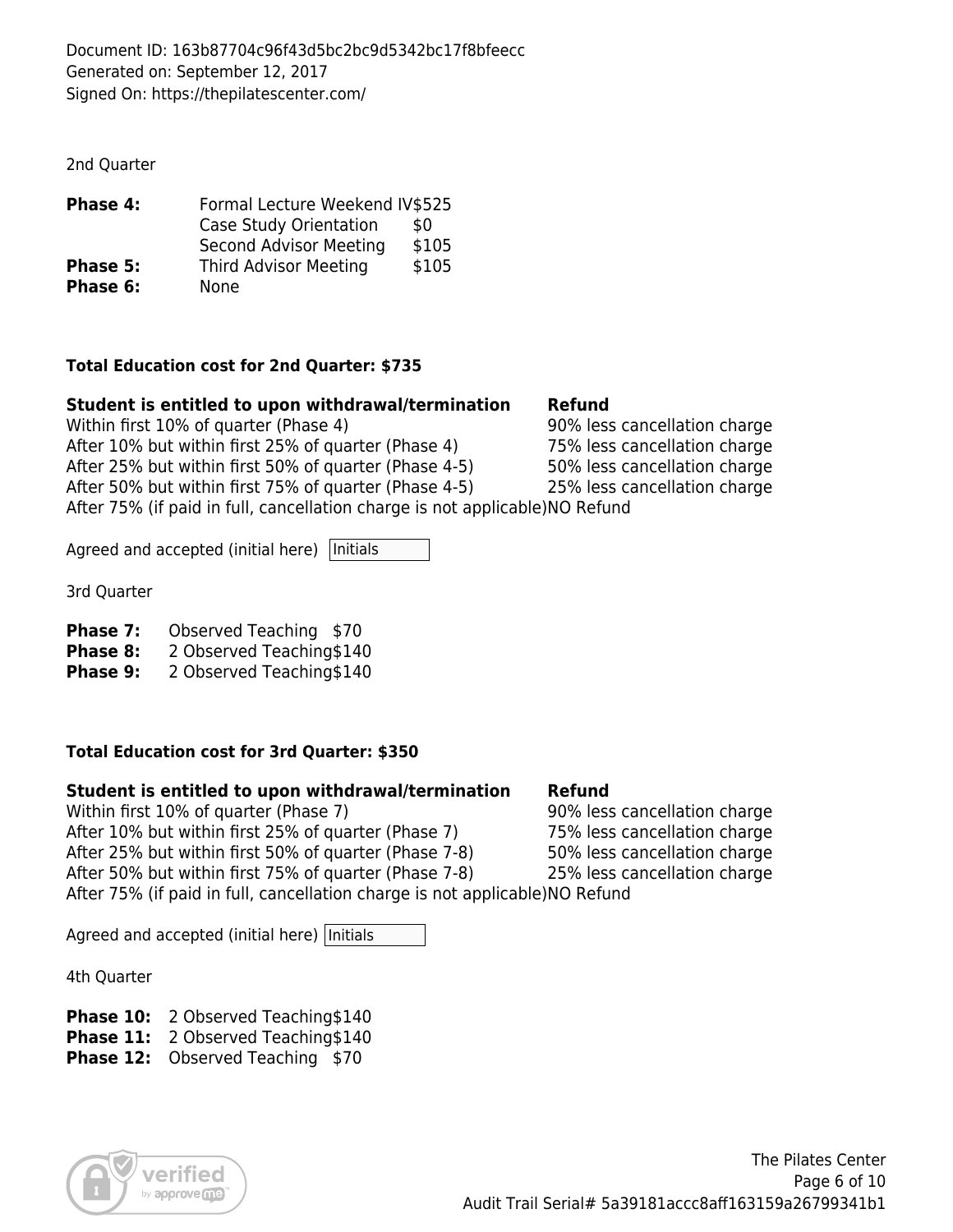#### **Total Education cost for 4th Quarter: \$350**

#### **Student is entitled to upon withdrawal/termination Refund**

Within first 10% of quarter (Phase 10) 90% less cancellation charge After 10% but within first 25% of quarter (Phase 10) 75% less cancellation charge After 25% but within first 50% of quarter (Phase 10-11) 50% less cancellation charge After 50% but within first 75% of quarter (Phase 10-11) 25% less cancellation charge After 75% (if paid in full, cancellation charge is not applicable)NO Refund

Agreed and accepted (initial here) Initials

#### **Tuition Refund Policy - Internship (each Internship hour is \$1.60)**

| <b>Total requirement:</b> | 109 hours                 |
|---------------------------|---------------------------|
| <b>Practice Teaching</b>  | 25 hours                  |
| Observation               | 35 hours                  |
| <b>Personal Workouts</b>  | 17 hours                  |
| Lessons                   | 25 hours*                 |
| Miscellaneous             | 3 hours                   |
| <b>Teaching Clinic</b>    | 4 hours*                  |
|                           |                           |
|                           | <b>1st Quarter: Phase</b> |

| 2nd Quarter: Phase<br>4-6 | <b>Total requirement:</b>                                                                              | 149 hours                                                             |
|---------------------------|--------------------------------------------------------------------------------------------------------|-----------------------------------------------------------------------|
|                           | Practice Teaching<br>Observation<br><b>Personal Workouts</b><br>Lessons<br>Miscellaneous<br>Case Study | 39 hours<br>35 hours<br>17 hours<br>25 hours*<br>13 hours<br>20 hours |
| <b>3rd Ouartor: Dhace</b> |                                                                                                        |                                                                       |

| <b>JIU VUGILEII FIIGJE</b><br>7-9 | <b>Total requirement:</b> | 133 hours |
|-----------------------------------|---------------------------|-----------|
|                                   | Practice Teaching         | 39 hours  |
|                                   | Observation               | 28 hours  |
|                                   | <b>Personal Workouts</b>  | 20 hours  |
|                                   | Lessons                   | 25 hours* |
|                                   | Miscellaneous             | 1 hour    |
|                                   | Case Study                | 20 hours  |
|                                   |                           |           |

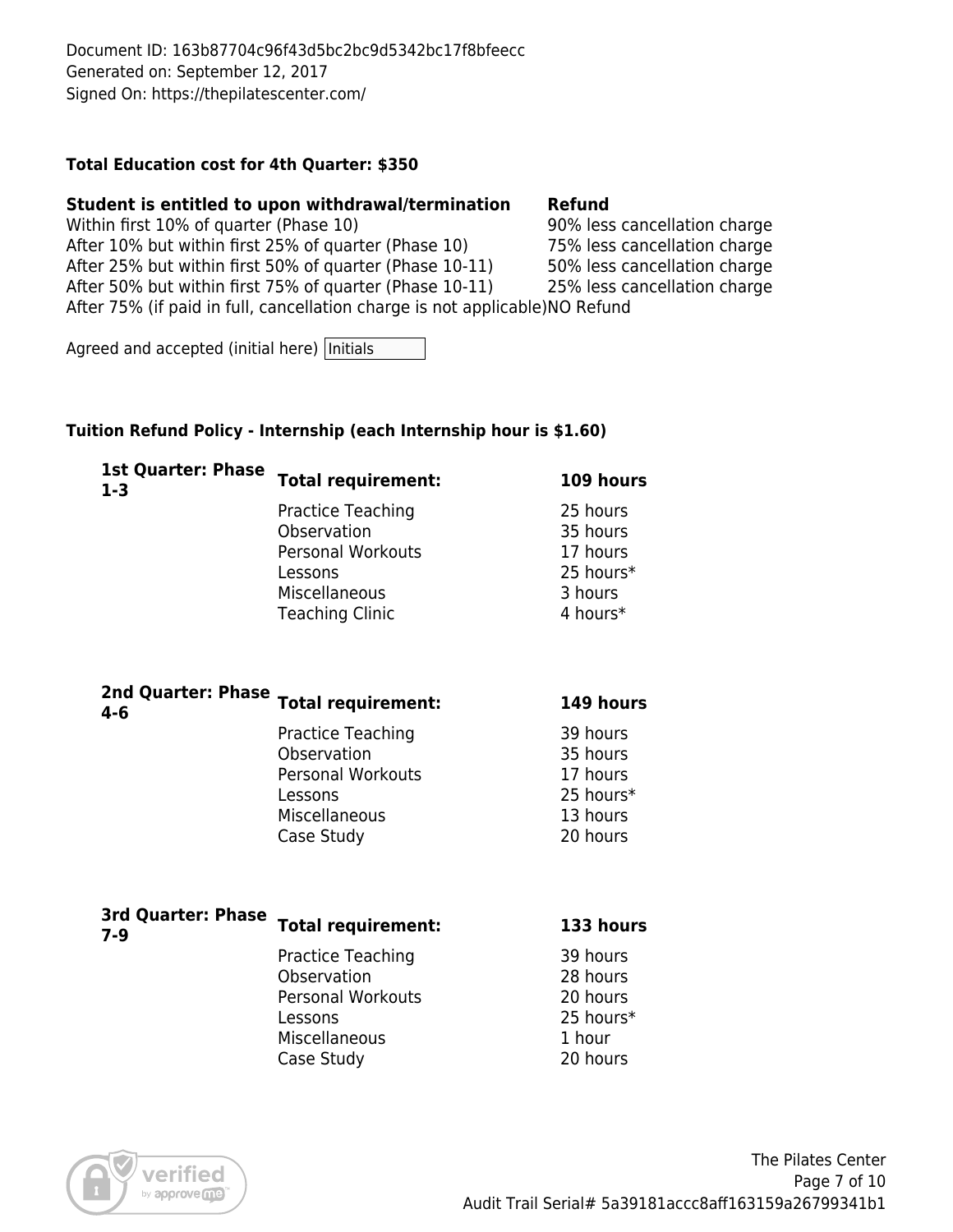| $10-12$ | 4th Quarter: Phase Total requirement:                                          | 115 hours                                     |
|---------|--------------------------------------------------------------------------------|-----------------------------------------------|
|         | <b>Practice Teaching</b><br>Observation<br><b>Personal Workouts</b><br>Lessons | 47 hours<br>27 hours<br>21 hours<br>25 hours* |

Access to Video Libraries for 12 Months (Symposium, Observation Library, Individual Exercises) \$100

#### **Total Internship cost: \$810\***

#### **\* Cost of lessons and Teaching Clinics are not included.**

#### **Student is entitled to upon withdrawal/termination Refund**

| Within first 10% of quarter (Phase 1-3)                               | 90% less cancellation charge |
|-----------------------------------------------------------------------|------------------------------|
| After 10% but within first 25% of quarter (Phase 1-4)                 | 75% less cancellation charge |
| After 25% but within first 50% of quarter (Phase 1-6)                 | 50% less cancellation charge |
| After 50% but within first 75% of quarter (Phase 1-9)                 | 25% less cancellation charge |
| After 75% (if paid in full, cancellation charge is not<br>applicable) | NO Refund                    |

Agreed and accepted (initial here)  $|$ Initials

#### **Tuition Refund Policy - Exams**

| 2nd Quarter | Phase 4:       |      |
|-------------|----------------|------|
|             | Written Exam 1 | \$50 |
|             | Phase 6:       |      |
|             | Written Exam 2 | \$50 |

| 4th Quarter | Phase 10:                               |       |
|-------------|-----------------------------------------|-------|
|             | Intermediate Practice Practical         | \$200 |
|             | Intermediate Practice Performance \$200 |       |
|             | Phase 12:                               |       |
|             | Intermediate Practical                  | \$400 |
|             | Intermediate Performance                | \$200 |

#### **Total Examination cost: \$1,100**

## **Student is entitled to upon withdrawal/termination Refund**

Within first 10% of quarter (Phase 1-3) 90% less cancellation charge After 10% but within first 25% of quarter (Phase 1-4) 75% less cancellation charge After 25% but within first 50% of quarter (Phase 1-6) 50% less cancellation charge

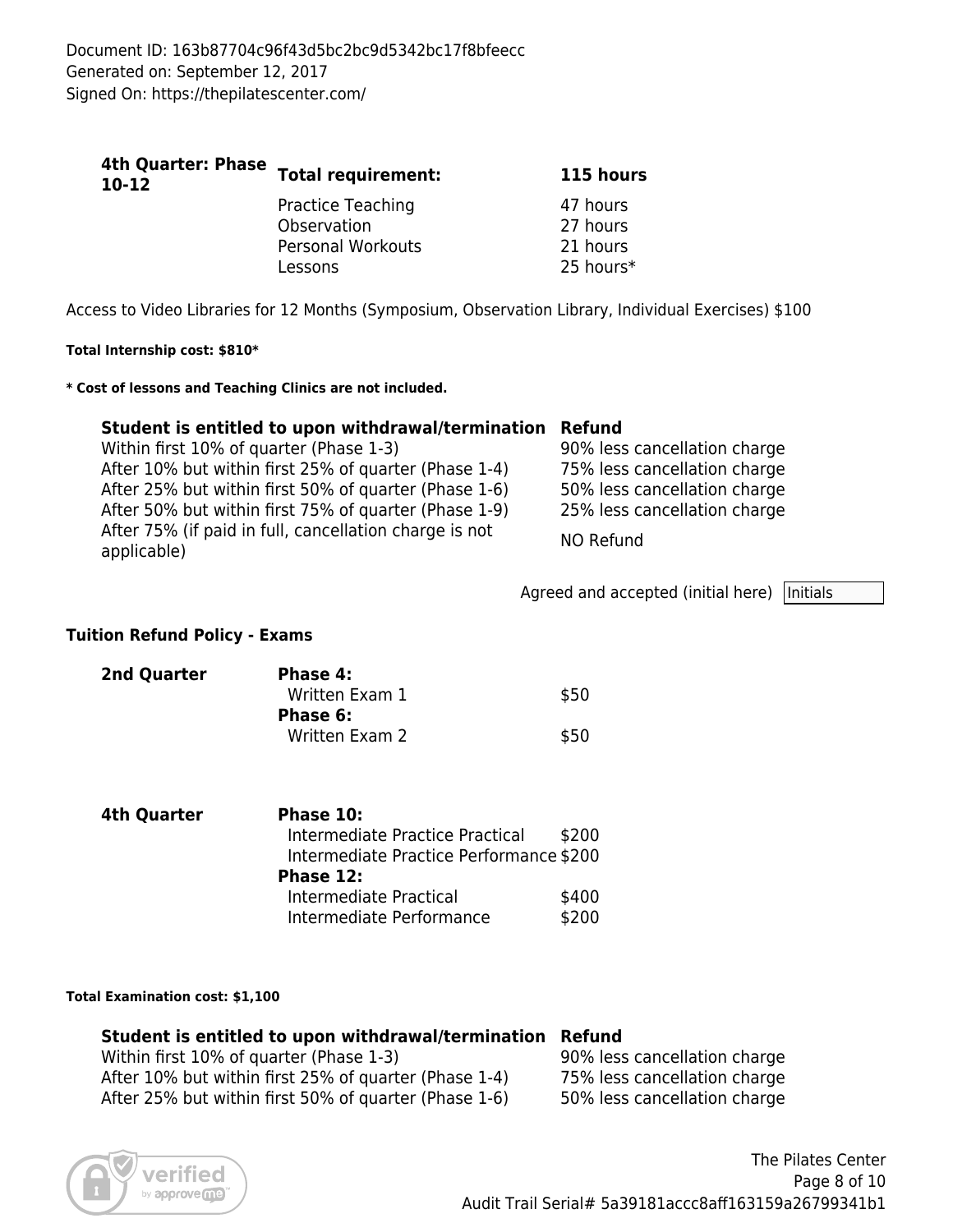Document ID: 163b87704c96f43d5bc2bc9d5342bc17f8bfeecc Generated on: September 12, 2017 Signed On: https://thepilatescenter.com/

After 50% but within first 75% of quarter (Phase 1-9) 25% less cancellation charge After 75% (if paid in full, cancellation charge is not NO Refund<br>applicable)

Agreed and accepted (initial here) Initials

X



The Pilates Center Page 9 of 10 Audit Trail Serial# 5a39181accc8aff163159a26799341b1